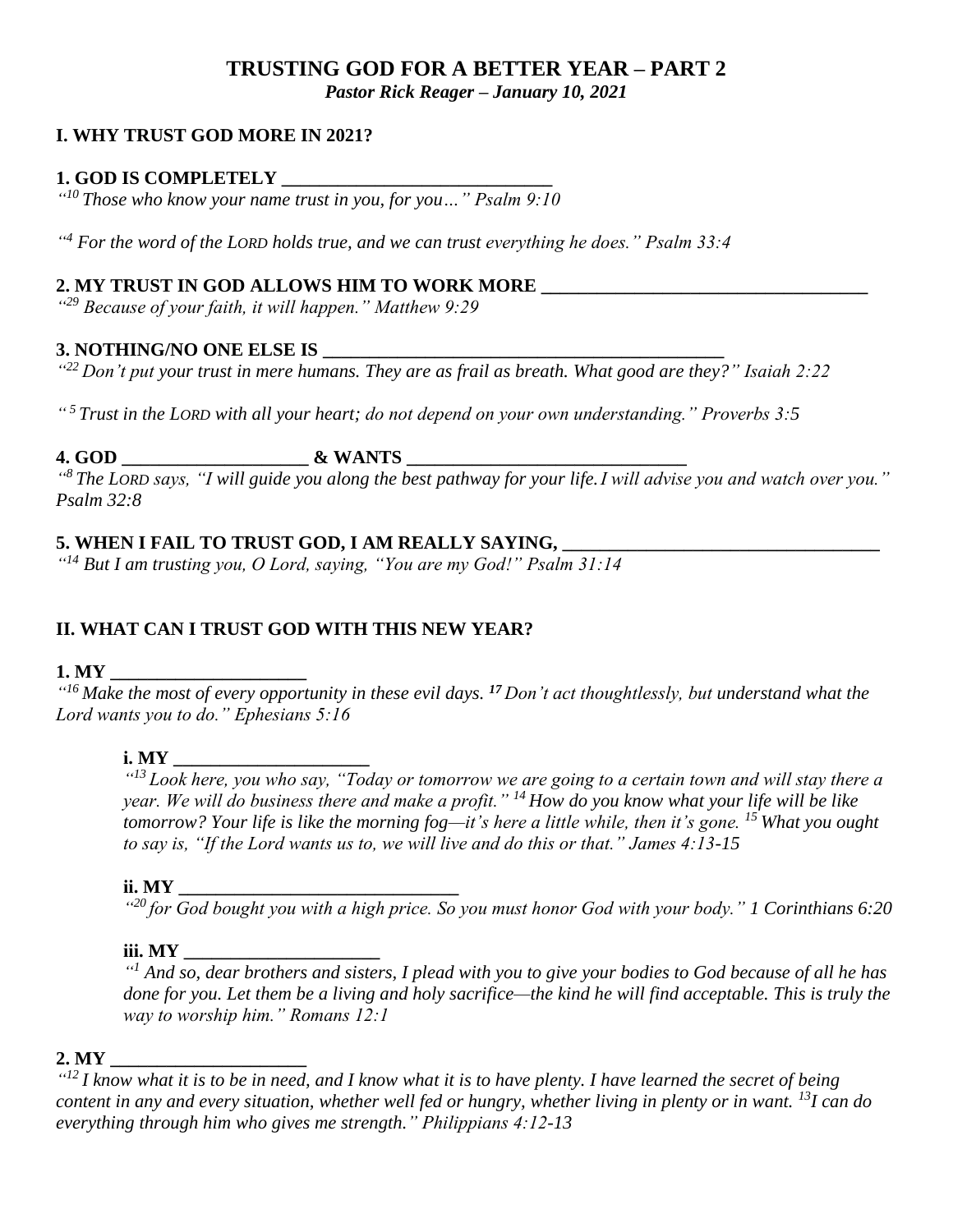*" <sup>19</sup> My God will meet all your needs according to His glorious riches in Christ Jesus." Philippians 4:19*

## **i. MY \_\_\_\_\_\_\_\_\_\_\_\_\_\_\_\_\_\_\_\_\_**

*" <sup>8</sup> Pay all your debts, except the debt of love for others. You can never finish paying that! If you love your neighbor, you will fulfill all the requirements of God's law." Romans 13:8*

## **ii. MY \_\_\_\_\_\_\_\_\_\_\_\_\_\_\_\_\_\_\_\_\_**

*" <sup>11</sup> The more you have the more you spend right up to the limits of your income." Ecclesiastes 5:11* 

*" 5 If you need wisdom—if you want to know what God wants you to do—ask him, and he will gladly tell you. He will not resent your asking." James 1:5* 

## **iii. MY \_\_\_\_\_\_\_\_\_\_\_\_\_\_\_\_\_\_\_\_\_**

*" <sup>23</sup>Know the state of your flocks, and put your heart into caring for your herds, <sup>24</sup>for riches don't last forever, and the crown might not be secure for the next generation." Proverbs 27:23-24*

#### **iv. MY \_\_\_\_\_\_\_\_\_\_\_\_\_\_\_\_\_\_\_\_\_**

*" <sup>30</sup> A tenth of what you produce belongs to the Lord. It must be set apart to Him as holy." Leviticus 27:30*

*" <sup>9</sup> Honor the Lord by giving him the first part of all your income, <sup>10</sup> and he will fill your barns with wheat and barley and overflow your wine vats with the finest wines." Proverbs 3:9-10* 

*" <sup>23</sup>The purpose of tithing is to teach you to always put God first in your lives." Deuteronomy 14:23*

## **v. MY \_\_\_\_\_\_\_\_\_\_\_\_\_\_\_\_\_\_\_\_\_\_\_\_\_\_\_\_\_\_\_\_\_\_**

*" <sup>27</sup> Those who give to the poor will lack nothing, but those who close their eyes to them receive many curses" Proverbs 28:27*

*" <sup>27</sup>Do not withhold good from those who deserve it when it's in your power to help them. <sup>28</sup>If you can help your neighbor now, don't say, 'Come back tomorrow, and then I'll help you.'" Proverbs 3:27-28*

## 3. MY

*" <sup>3</sup> Trust your work to the Lord, and your plans will work out well." Proverbs 16:3*

#### **i. MY**

*" <sup>23</sup> Work willingly (with all of your heart) at whatever you do, as though you were working for the Lord rather than for people. <sup>24</sup> Remember that the Lord will give you an inheritance as your reward, and that the Master you are serving is Christ." Colossians 3:23:24*

## **ii. MY \_\_\_\_\_\_\_\_\_\_\_\_\_\_\_\_\_\_\_\_\_\_\_\_\_\_\_\_\_\_\_\_\_\_\_\_\_\_\_\_\_\_\_**

*" <sup>10</sup> The thief's purpose is to steal and kill and destroy. My purpose is to give them a rich and satisfying life." John 10:10*

## **iii. MY \_\_\_\_\_\_\_\_\_\_\_\_\_\_\_\_\_\_\_\_\_\_**

*" <sup>33</sup> Seek the Kingdom of God above all else, and live righteously, and he will give you everything you need." Matthew 6:33*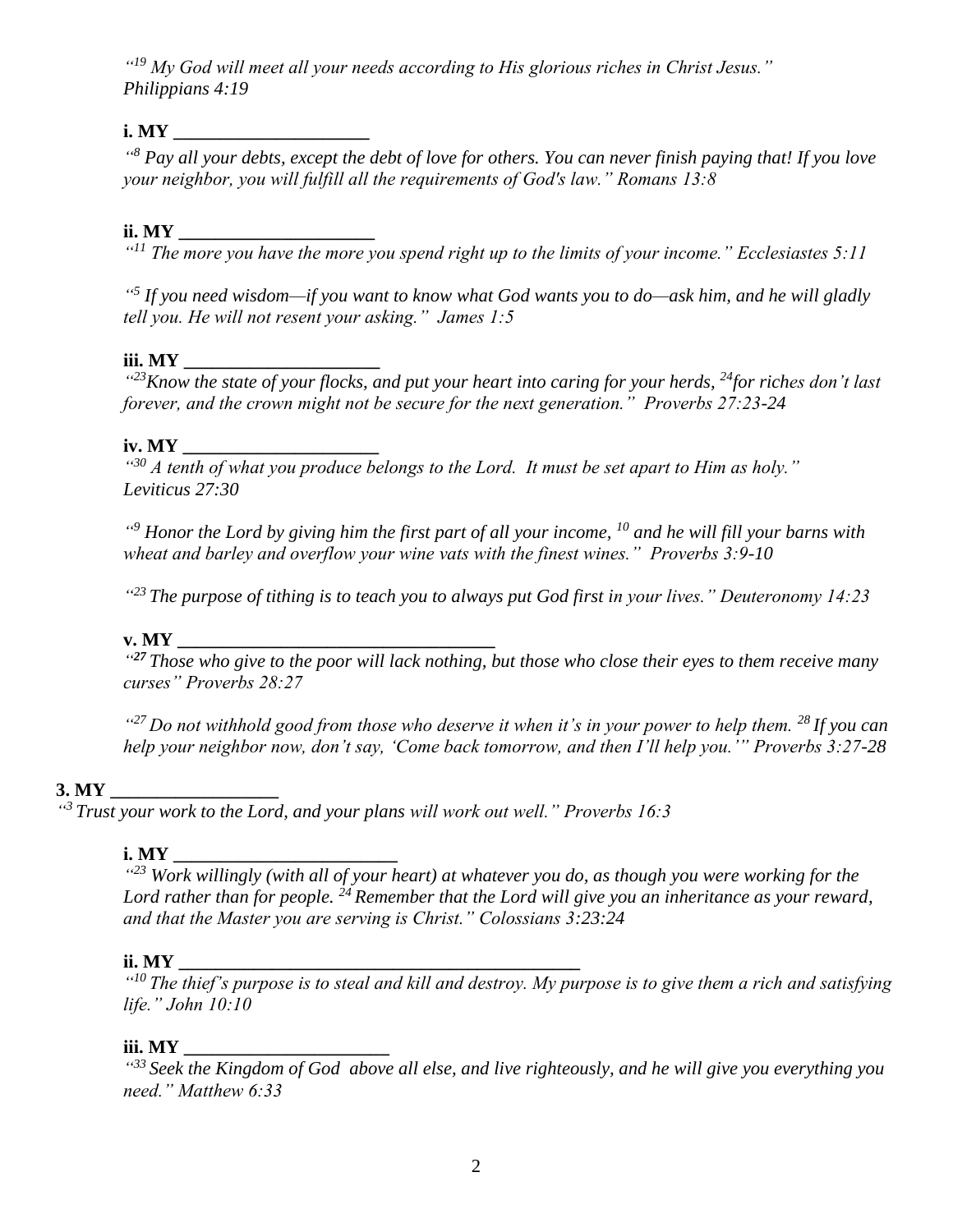## **PART 2:**

## **4. MY \_\_\_\_\_\_\_\_\_\_\_\_\_\_\_\_\_\_\_\_\_\_\_\_\_**

*" 4 I brought glory to you here on earth by completing the work you gave me to do." John 17:4*

*" <sup>10</sup> For we are God's masterpiece. He has created us anew in Christ Jesus, so we can do the good things he planned for us long ago." Ephesians 2:10*

#### **i.** MY

*" <sup>10</sup> God has given each of you a gift from his great variety of spiritual gifts. Use them well to serve one another." 1 Peter 4:10*

#### **ii. MY REGULAR MINISTRY TO \_\_\_\_\_\_\_**

*" 12 I tell you the truth, anyone who believes in me will do the same works I have done, and even greater works, because I am going to be with the Father. <sup>13</sup> You can ask for anything in my name, and I will do it, so that the Son can bring glory to the Father." John 14:12-13*

#### **iii.** MY

*" <sup>8</sup> But you will receive power when the Holy Spirit comes upon you. And you will be my witnesses, telling people about me everywhere—in Jerusalem, throughout Judea, in Samaria, and to the ends of the earth." Acts 1:8*

**5. MY \_\_\_\_\_\_\_\_\_\_\_\_\_\_\_\_\_\_\_\_\_\_\_\_**

## **i. MY PHYSICAL \_\_\_\_\_\_\_\_\_\_\_\_\_\_\_\_\_\_\_\_\_\_\_\_\_\_\_\_\_\_\_\_\_\_\_\_**

*" <sup>29</sup> He gives power to the weak and strength to the powerless. <sup>30</sup> Even youths will become weak and tired, and young men will fall in exhaustion. <sup>31</sup> But those who trust in the LORD will find new strength. They will soar high on wings like eagles. They will run and not grow weary. They will walk and not faint." Isaiah 40:29-31*

#### **ii. MY PHYSICAL \_\_\_\_\_\_\_\_\_\_\_\_\_\_\_\_\_\_\_\_\_\_\_**

*" <sup>14</sup> Are any of you sick? You should call for the elders of the church to come and pray over you, anointing you with oil in the name of the Lord. <sup>15</sup> Such a prayer offered in faith will heal the sick, and the Lord will make you well. And if you have committed any sins, you will be forgiven." James 5:14-15*

#### **iii. MY \_\_\_\_\_\_\_\_\_\_\_\_\_\_\_\_\_\_\_\_\_\_\_\_\_\_\_\_**

*" <sup>25</sup> Who of you by worrying can add a single hour to your life? Luke 12:25*

#### **6. MY \_\_\_\_\_\_\_\_\_\_\_\_\_\_\_\_\_\_\_\_\_**

*" <sup>26</sup> "If you want to be my disciple, you must, by comparison, hate everyone else—your father and mother, wife and children, brothers and sisters—yes, even your own life. Otherwise, you cannot be my disciple." Luke 14:26*

#### **i. MY \_\_\_\_\_\_\_\_\_\_\_\_\_\_\_\_\_\_**

*" <sup>25</sup> For husbands, this means love your wives, just as Christ loved the church. He gave up his life for her <sup>26</sup> to make her holy and clean, washed by the cleansing of God's word. <sup>27</sup> He did this to present her to himself as a glorious church without a spot or wrinkle or any other blemish. Instead, she will be holy and without fault. " Ephesians 5:25-26*

*" <sup>15</sup> I'm not asking you to take them out of the world, but to keep them safe from the evil one. <sup>16</sup> They do not belong to this world any more than I do. <sup>17</sup> Make them holy by your truth; teach them your word, which is*